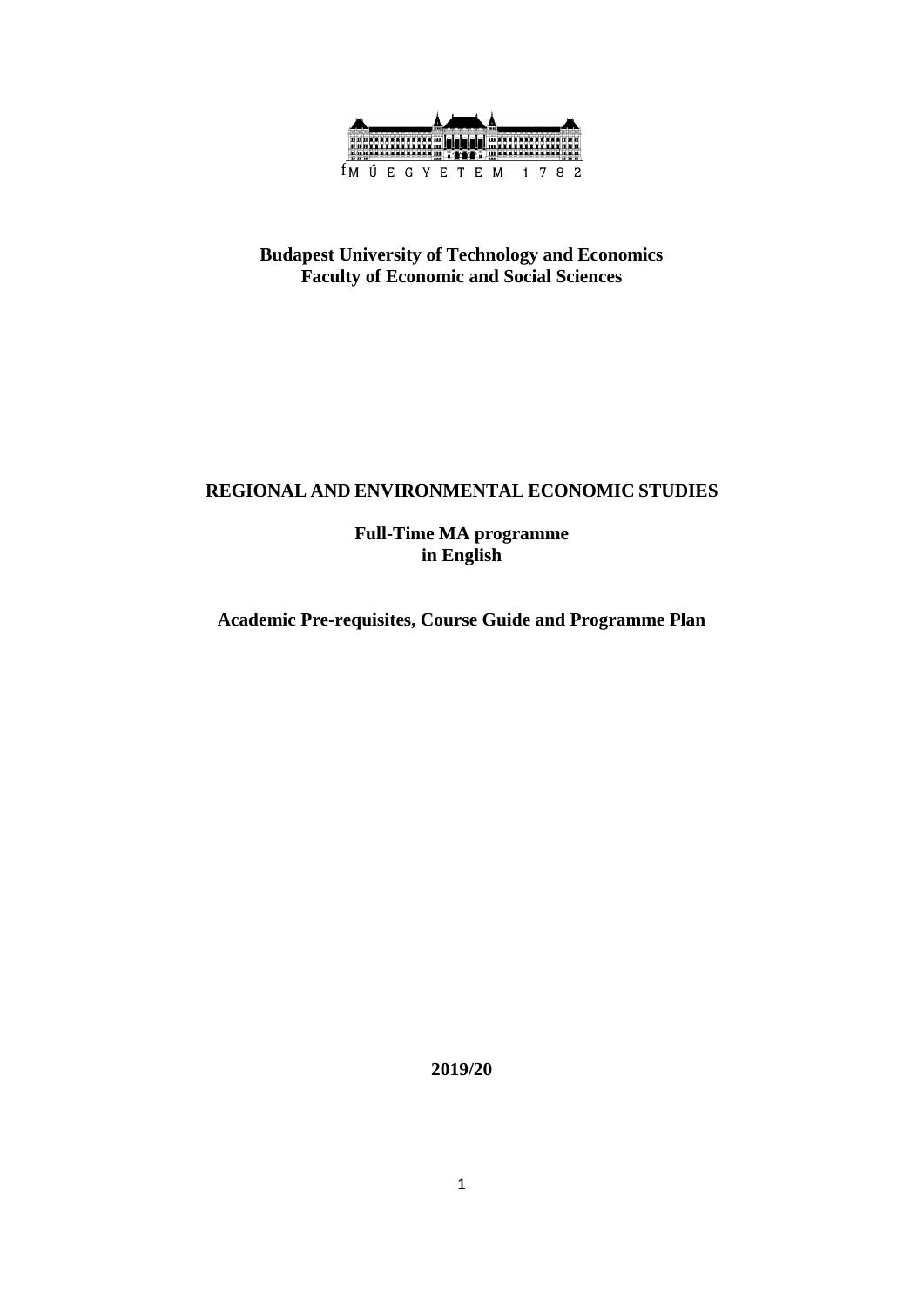### **Table of contents**

| <b>Basic information</b>                                   | 3  |
|------------------------------------------------------------|----|
| Short description of the programme                         | 3  |
| <b>Admission requirements</b>                              | 3  |
| Selection and recruitment process                          | 5  |
| Programme structure                                        | 5  |
| Abbreviations in the Programme Plan                        | 5  |
| Programme Plan                                             | 7  |
| Compulsory Elective course units and Elective course Units | 8  |
| Diploma Project, submission of the Thesis Work             | 8  |
| <b>Academic Pre-requisites</b>                             | 9  |
| Requirements for obtaining qualification                   | 9  |
| Absolutorium                                               | 9  |
| <b>Final Examination</b>                                   | 10 |
| Learning Languages and Studying Culture                    | 10 |
| <b>Physical Education and Sport</b>                        | 10 |
| Fundamental rules and regulations on education             | 10 |
| General rules on studying and residing abroad              | 10 |
| Regular students from EU and EEA countries                 | 10 |
| Regular students from 3rd countries                        | 11 |
| Scholarships                                               | 11 |
| Academic and Examination By-laws                           | 11 |
| Expanding knowledge and managing young talent              | 12 |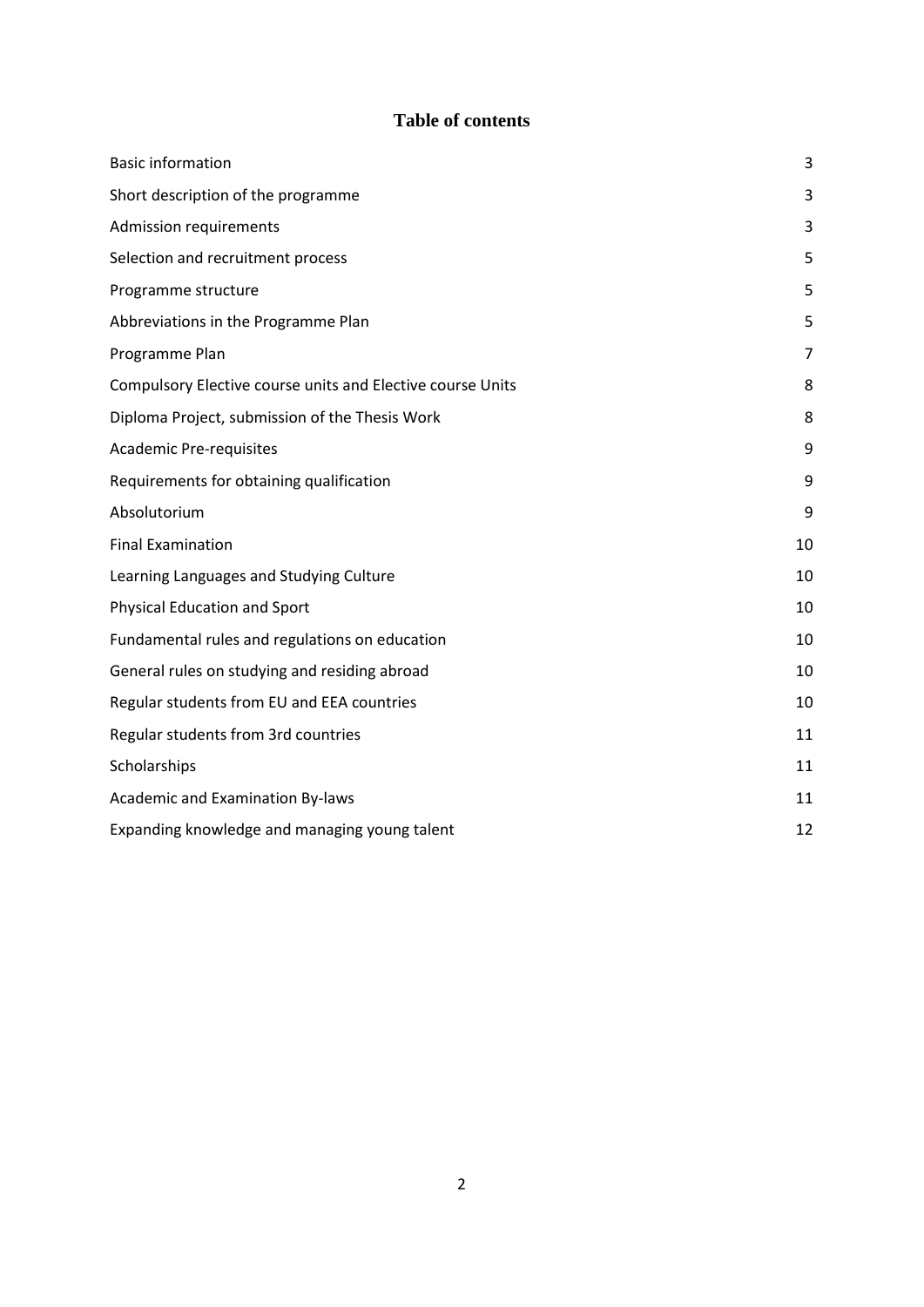# <span id="page-2-0"></span>**Basic information**

| Faculty:                               | <b>Faculty of Economic and Social Sciences</b>                                                                        |  |
|----------------------------------------|-----------------------------------------------------------------------------------------------------------------------|--|
| Programme name:                        | <b>Regional and Environmental Economic Studies</b>                                                                    |  |
| Level of studies:                      | <b>MA</b>                                                                                                             |  |
| Language of instruction:               | English                                                                                                               |  |
| Qualification:                         | Economist, specialisation in Regional and Environmental<br><b>Economic Studies</b>                                    |  |
| Duration of the programme: 4 semesters |                                                                                                                       |  |
| Location:                              | Budapest (Hungary)                                                                                                    |  |
| Webpage:                               | http://www.gtk.bme.hu/en/study/master-programmes-in-<br>english/master-in-regional-and-environmental-economic-studies |  |

# <span id="page-2-1"></span>**Short description of the programme**

The programme aims to train experts in environmental and regional economics, competent in analysing regional and sustainability-related problems, and propose novel solutions by putting their theoretical knowledge and acquired expertise to practice. Regional economics and management aspects of sustainability are important parts of the programme as well. Courses are highly workshop-oriented, where students may work together to focus local and regional aspects of actual global sustainability challenges.

Our experts will be capable of creatively and innovatively contributing to sustainability and regional policy-making, strategic planning and project programming, both in governments and in private enterprises.

## <span id="page-2-2"></span>**Admission requirements**

- BSc/BA in the field of either Economics and/or Management or Engineering or Natural Sciences
- In case of BA/BSc in Engineering or Natural Sciences, completion of a minimum of 60 ECTS (or equivalent) should be proven in the following areas of study:
	- 20 ECTS in Quantitative Studies
		- o Mathematics
		- o Statistics
		- o Computer Science/programming
		- o *any other relevant area of study* (subject to authorisation)
	- 20 ECTS in Economics and Management Studies:
		- o Micro- and Macroeconomics
		- o International Economics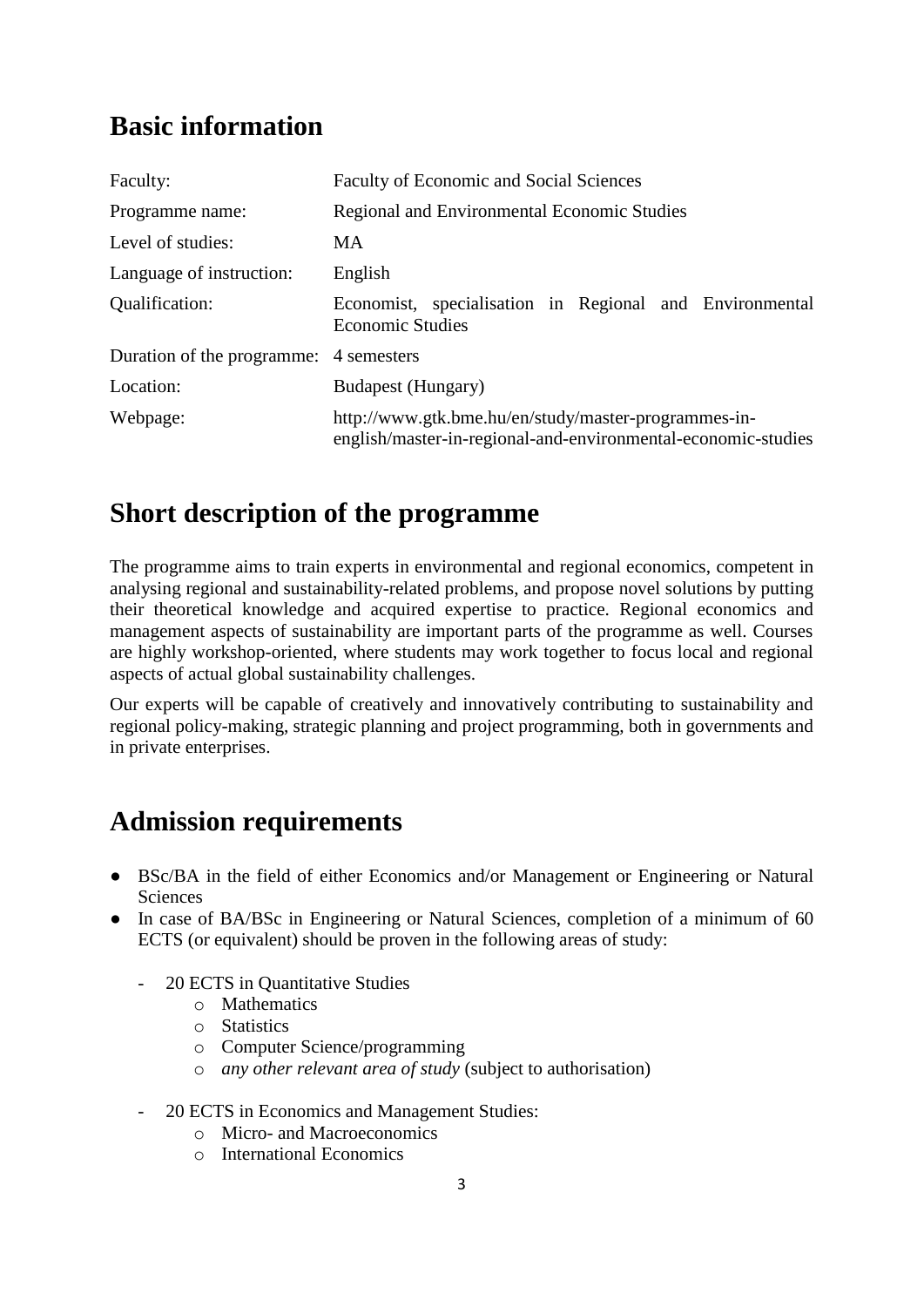- o Environmental Economics
- o Economic Theory
- o Economic Statistics (Econometrics)
- o Economic Modelling
- o Economic Policy
- o Regional Economics
- o European Economic Policy
- o Public Policy
- o Business/Corporate Economics
- o Accounting
- o Controlling
- o Human Resource Management
- o Business Law
- o Marketing
- o Management and Organisational Studies
- o Production Management
- o Decision Theory and Methodology
- o *any other relevant area of study* (subject to authorisation)
- 20 ECTS in Natural or Social Sciences
	- o Biology
	- o Physics
	- o Chemistry
	- o Geography
	- o Earth Sciences
	- o *any other relevant natural science* (subject to authorisation)
	- o International or European Studies
	- o General Law and Business/Corporate Law
	- o Sociology
	- o Psychology
	- o Philosophy
	- o *any other relevant social science* (subject to authorisation).
- Applicants may be admitted with having completed 40 ECTS from the disciplines listed above; the remaining 20 ECTS need to be completed during the first year of the programme. A proof of completion of the required ECTS credits is compulsory for all applicants, regardless their preliminary studies or the field of study (discipline) of their BA/BSc diploma.
- B2 level command of English: a TOEFL iBT score of 72 and above, IELTS overall band 6.0 or above

Minimum level of language proficiency:

| Oral          | R2          |
|---------------|-------------|
| Written       | R2          |
| Entrance type | <b>Both</b> |
| Type of exam  | Electronic  |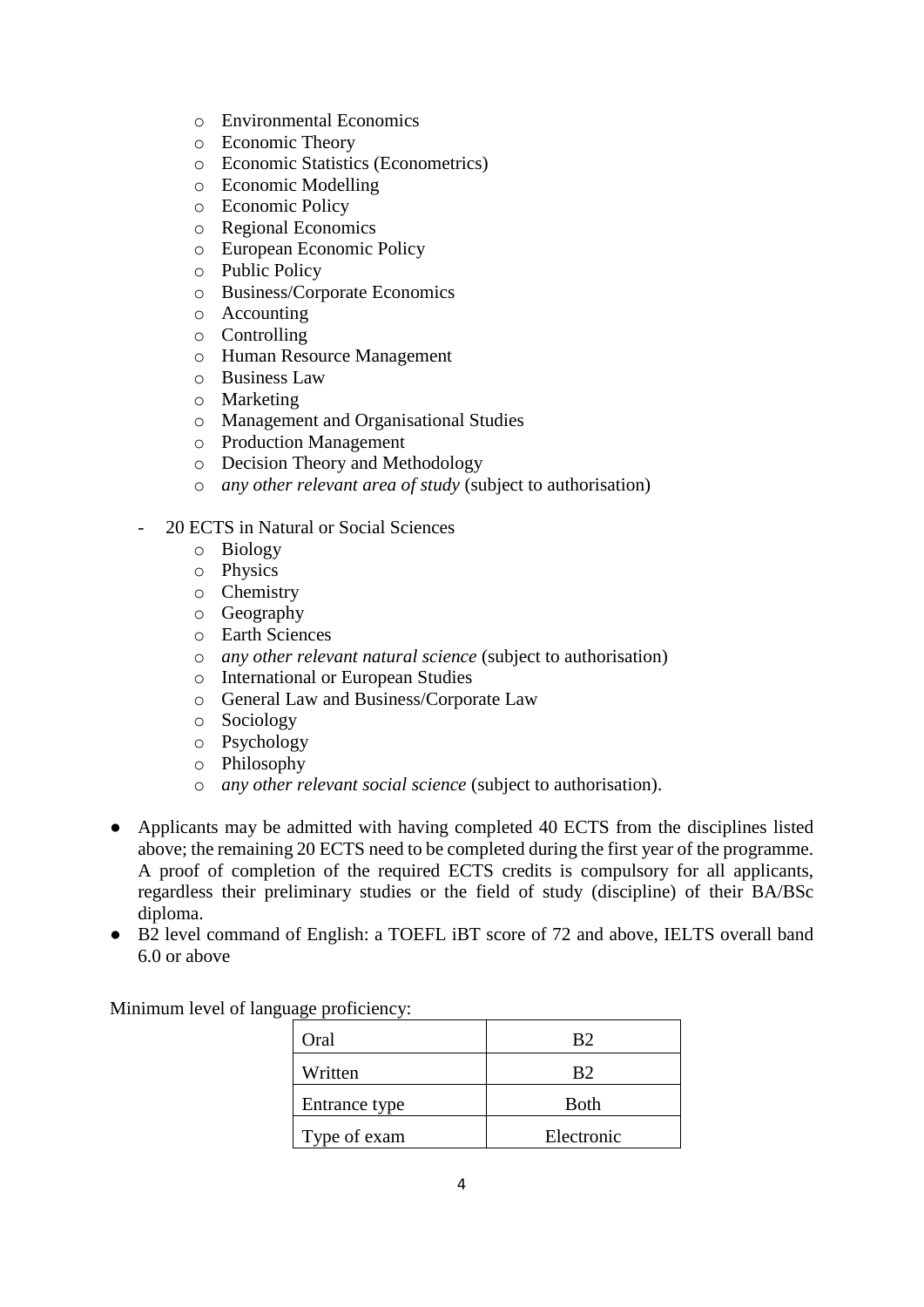### <span id="page-4-0"></span>**Selection and recruitment process**

Applicants will have to take an on-line entrance examination, consisting of two parts. Firstly, an entry assignment will have to be completed and submitted in writing electronically, which needs to be submitted and reviewed before the second part of the entrance exam. Secondly, a motivational interview will be conducted on-line, where students are expected to give an account of their prior interest, skills and trainings, but also, to express their motivation for joining the programme.

### <span id="page-4-1"></span>**Programme structure**

During the 1st semester, students can obtain 28 ECTS by successfully accomplishing five compulsory course units and one elective. Compulsory courses cover the basics of economics, regional and environmental economics and quantitative methods, geoinformatics, and economic and social geography as well. These courses provide a solid knowledge base for further semesters and studies.

During the 2nd semester, 26 ECTS are linked to compulsory courses (plus a 3-ECTS-course is planned to be accomplished by an elective) with a strong emphasis on regional and environmental policies, basics of natural resource management, urban sociology and urban economics. Beside the theory-oriented lessons, students can learn about methods for regional and environmental analysis and planning aspects of urban development regarding social, economic and environmental dimensions.

After more theory-oriented basic courses in the first two semesters, from the 3rd semester onwards, students can gain knowledge about applied sciences by focusing on development activities on the regional and local level. Beside development-oriented courses, students can gain knowledge about spatial economic theories and analytical practice, and regional marketing practices. During the 3rd semester, students begin to prepare their Diploma Project (10 ECTS) by further deepening their knowledge base and by revisiting key literature.

During the final semester, urban planning, sectoral sustainability studies and local development and social policies are woven into compulsory courses. Beside these above mentioned topics, competitiveness analyses are also introduced, by applying previously acquired theoretical and practical knowledge. In parallel with accomplishing 18 ECTS regarding compulsory courses, students' main aim is to finish their thesis work (15 ECTS).

## <span id="page-4-2"></span>**Abbreviations in the Programme Plan**

### **Course Unit Type**

**C**: Compulsory (Core) Unit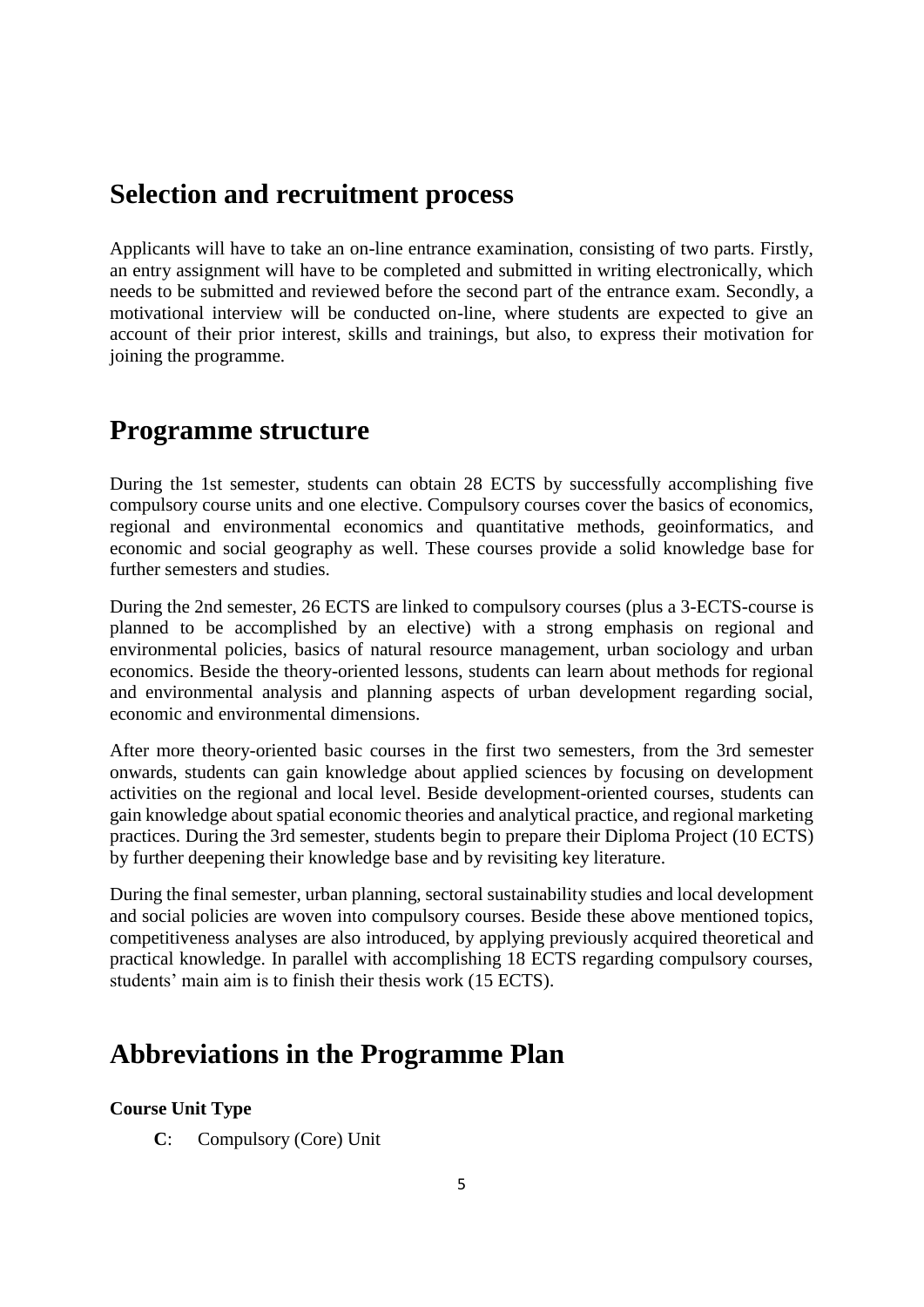**CE**: Compulsory Elective Unit (*students may choose course units from a pre-selected list*)

**E**: Elective Unit (*students may choose course units from the entire university portfolio*)

**CR**: Criterion Requirement

#### **Final Examination Course Units**

**FC**: final examination course unit (*a course unit whose topics constitute some of the topic questions on the final examination*)

#### **Weekly Hours**

Weekly Hours = Lectures + Practicals/Seminars + Laboratory work

#### **Assessment Type**

- **e**: examination
- **t**: term grade
- **s**: signature (*proof of completion only, no evaluation of performance required*)

#### **Credits (ECTS)**

An indicator corresponding to the estimated total time required for acquiring the course material and for the completion of all course unit requirements.

#### **Example of Notation**

#### **E.g.: Quantitative Methodology C – 4/e/5**

Meaning: Compulsory (Core) Unit, 4 contact hours a week, performance assessed by means of examination, totalling 5 ECTS credits.

### **Miscellaneous Remarks to the Programme Plan**

The Programme Plan outlines the recommended scheduling of course units based on the contents and ECTS requirements. The framework and rules and regulations are contained in the university's Academic and Examination By-Laws, and other documentation on the Programme and the Course Units. The Programme Plan contains course units whose successful completion requires prior knowledge of the course material of previous course units. The completion of these pre-requisites are defined by the list of pre-requisites of the programme.

Keeping up with the recommended schedule and the list of pre-requisites outlined in the Programme Plan is highly recommended, as the timetable for each semester is prepared based on the Programme Plan. Deviating from the Programme Plan may result in unexpected timetable clashes. Furthermore, it must be noted that certain course units are offered exclusively in either the Autumn or the Spring semester, but not both.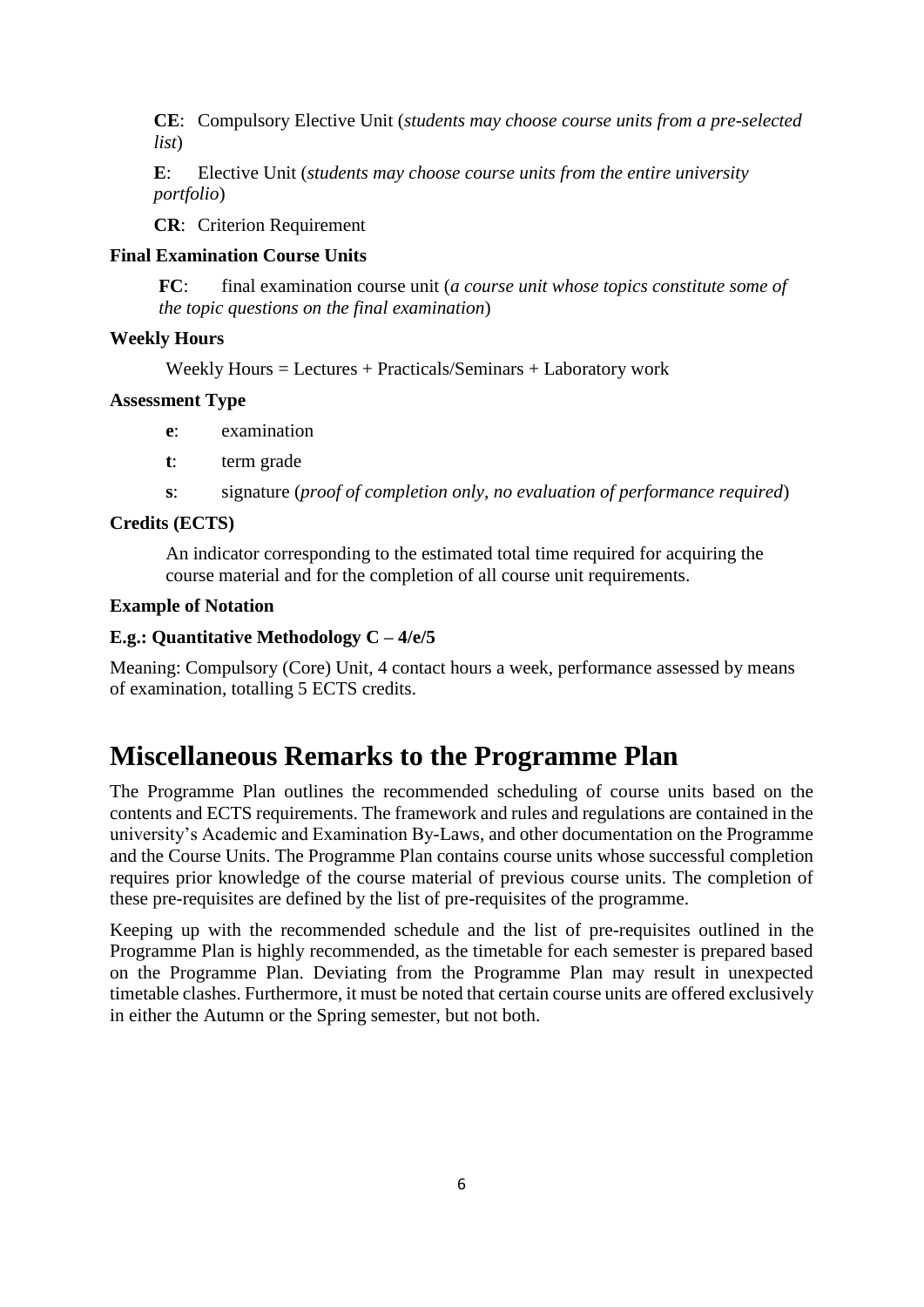## <span id="page-6-0"></span>**Programme Plan**

| <b>Name of Course Unit</b>                         | <b>Type</b>    | <b>FC</b>       | 1.       | 2.       | 3.       | 4.       |
|----------------------------------------------------|----------------|-----------------|----------|----------|----------|----------|
| <b>Semester 1</b>                                  |                |                 |          |          |          |          |
| Economics                                          | $\mathsf{C}$   |                 | 2/t/3    |          |          |          |
| Quantitative Methods                               | $\overline{C}$ |                 | 4/t/5    |          |          |          |
| <b>Environmental Economics</b>                     | $\overline{C}$ | FC              | 3/e/5    |          |          |          |
| <b>Regional Economics</b>                          | $\overline{C}$ | $\overline{FC}$ | 4/e/5    |          |          |          |
| Geoinformatics                                     | $\mathbf C$    |                 | 3/t/4    |          |          |          |
| Economic and Social Geography                      | $\overline{C}$ |                 | 2/t/3    |          |          |          |
| Elective Course Unit 1                             | $\overline{E}$ |                 | 2/t/3    |          |          |          |
| <b>Semester 2</b>                                  |                |                 |          |          |          |          |
| Methods of Regional and Environmental Analysis     | $\mathbf C$    |                 |          | 2/t/3    |          |          |
| Data Analytics                                     | $\overline{C}$ |                 |          | 2/e/3    |          |          |
| Sustainable Environmental and Natural Res. Econ.   | $\overline{C}$ | FC              |          | 4/e/5    |          |          |
| Environmental and Regional Policy of the EU        | $\overline{C}$ |                 |          | 4/t/5    |          |          |
| Environmental and Urban Sociology                  | $\mathbf C$    |                 |          | 4/t/5    |          |          |
| Municipal Management and Local Governance          | $\overline{C}$ |                 |          | 4/e/5    |          |          |
| <b>Elective Course Unit 2</b>                      | E              |                 |          | 2/t/3    |          |          |
| <b>Semester 3</b>                                  |                |                 |          |          |          |          |
| <b>Regional Economic Development</b>               | $\mathsf{C}$   | FC              |          |          | 4/e/5    |          |
| Project Management                                 | $\overline{C}$ |                 |          |          | 4/e/5    |          |
| <b>Environmental Management Systems</b>            | $\mathbf C$    | ${\rm FC}$      |          |          | 4/e/5    |          |
| Regional and Municipal Marketing                   | $\overline{C}$ |                 |          |          | 4/t/5    |          |
| Diploma Project                                    | <b>CE</b>      |                 |          |          | 9/t/10   |          |
| <b>Semester 4</b>                                  |                |                 |          |          |          |          |
| Local Development and Social Policy                | $\mathcal{C}$  |                 |          |          |          | 2/t/3    |
| Urban Development and Urbanism                     | $\overline{C}$ |                 |          |          |          | 4/e/5    |
| <b>Sectoral Sustainability Studies</b>             | $\overline{C}$ |                 |          |          |          | 4/t/5    |
| <b>Competitiveness Evaluations</b>                 | $\overline{C}$ |                 |          |          |          | 4/e/5    |
| <b>Thesis Work</b>                                 | <b>CE</b>      |                 |          |          |          | 14/t/15  |
|                                                    |                |                 |          |          |          |          |
| <b>Total</b>                                       |                |                 | 22/2e/28 | 22/3e/29 | 25/3e/30 | 28/2e/33 |
|                                                    |                |                 |          |          |          |          |
| Language courses (refer to separate documentation) | E              | 4/t/0           | 4/t/0    |          |          |          |
| Physical Education and Sports (refer to separate   | E              | 2/s/0           | 2/s/0    |          |          |          |
| documentation)                                     |                |                 |          |          |          |          |

#### **For studies commencing in the Autumn semester**

(For studies commencing in the Spring semester, the recommended order of semesters is Semester 2, Semester 1, Semester 4 and Semester 3 of the Autumnal schedule, with Diploma Project in the penultimate semester, and Thesis Work in the final semester.)

N.B.: Topics that constitute the topic questions of the final examination (Regional Economics, Sustainable Environmental and Natural Resource Economics, and Environmental Performance Assessment) shall be composed of the course materials of course units marked with FC in the table above.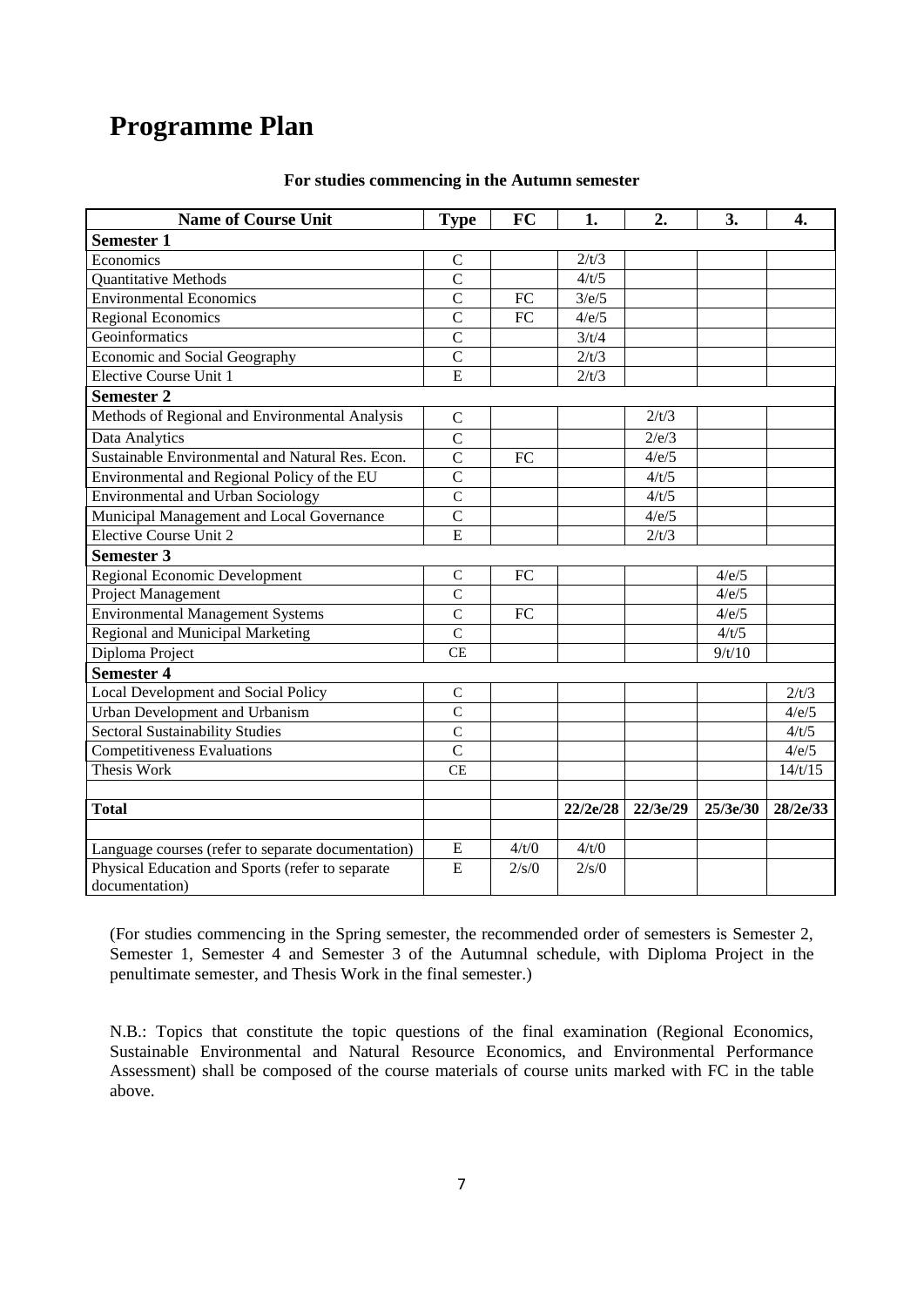# <span id="page-7-0"></span>**Compulsory Elective course units and Elective course Units**

The Compulsory Elective (CE) course units in this Programme are Diploma Project 1 and Thesis Work.

Students may take any Masters level course unit, offered by the faculty, or by other faculties of the university, as an Elective (E). The completion of a total of at least 6 ECTS credits is required. Recommended elective courses lead by the Department of Environmental Economics and Sustainability that can provide additional knowledge e.g. Climate Change – Advanced Level, Local Sustainable Development, Environmental Evaluation, Financing Innovative Entrepreneurs.

# <span id="page-7-1"></span>**Diploma Project, submission of the Thesis Work**

Diploma candidates prepare their Thesis Work under supervision of their supervisors, within the framework of course units Diploma Project and Thesis Work. These course units are allocated an ECTS value and performance is evaluated by grading. These course units are completed and the results of the research presented in order to demonstrate the competence of diploma candidates in implementing theoretical knowledge in practice and performing autonomous work.

In Diploma Project, diploma candidates choose a topic and a supervisor. Diploma candidates declare their intent to pursue their diploma project work by completing and submitting a Diploma Project Assignment by the deadline specified by the Department. An outline of the main research topics and problem areas within the competence of the Department is provided to assist students in selecting their research topic/question. However, the finalisation of the research question/topic must be done under supervision of the internal supervisor related to the Department. External supervisor is optional.

Diploma candidates are required to conduct regular consultation sessions with their consultants/supervisors. Face-to-face sessions as well as e-mail interactions should be logged by means of a Consultation Log. Diploma candidates must also abide by the formatting requirements when preparing their Diploma Project and Thesis Work.

Submissions of the completed Diploma Project document and the finalised Thesis Work document are to be sent electronically to the supervisors by the deadlines specified in the beginning of the semester. Diploma Project research works are to be presented in front of a panel of supervisors (lecturers) at the end of semester.

The development of a Thesis Work is supervised by the internal supervisor. In this phase, a high degree of autonomy, proactivity and initiatives are desired from students. During the semester, students are to regularly consult with their supervisors individually, as many times as desirable. Additionally, group consultations are also organised, with the objective of providing practical information about the development of Thesis Works, and preparing students for the final examinations.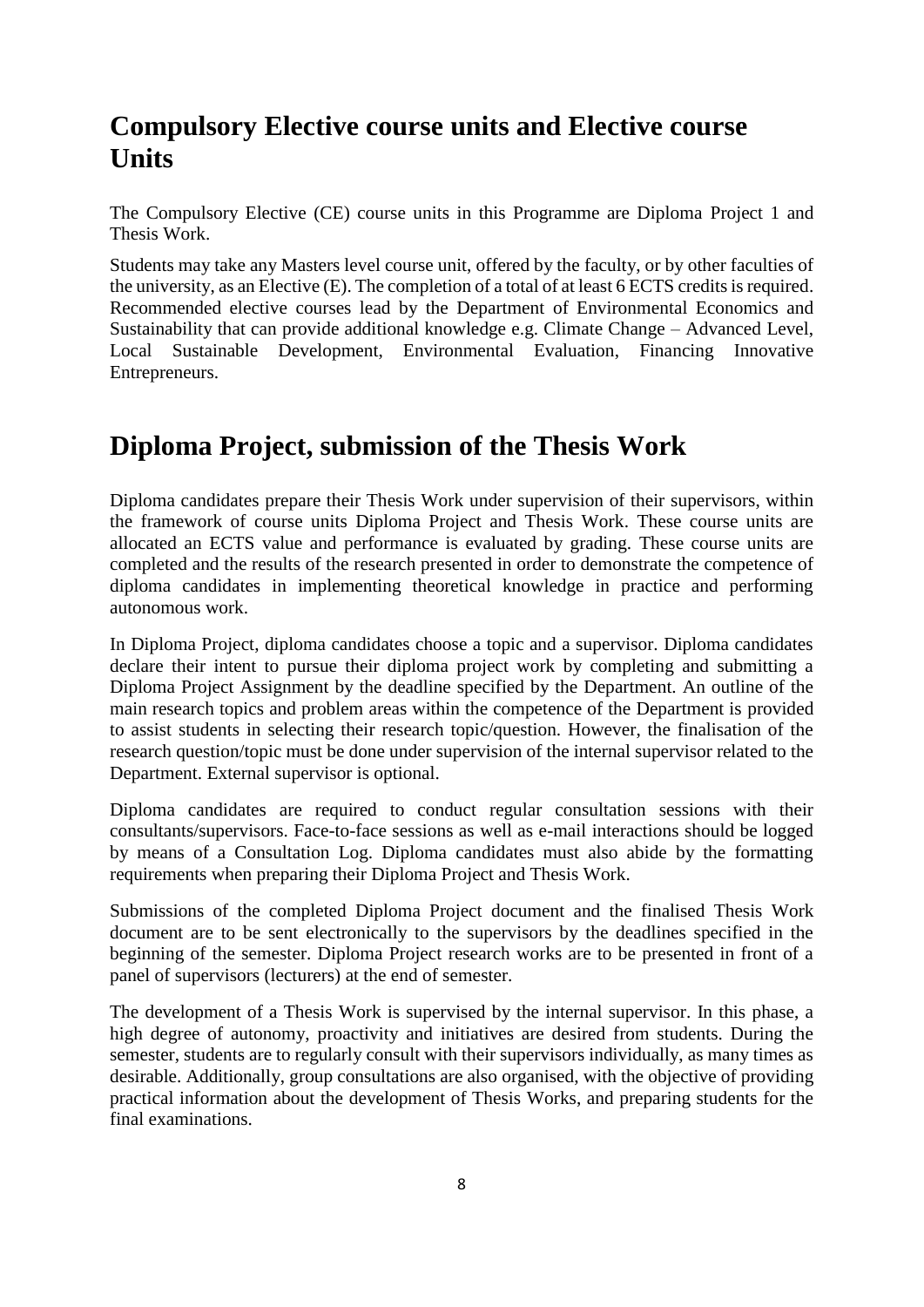Thesis Works are to be submitted by the specified deadline and through the specified means and channels. Once students have fully completed all of the programme course requirements (and thus, have obtained an *Absolutorium*), submitted final Thesis Works will be distributed to referees for evaluation. The final assessment of the Thesis Works is performed during the Final Examination. The grade conferred to the Thesis Work will be taken into account in determining the Final Examination grade obtained by the student.

# <span id="page-8-0"></span>**Academic Pre-requisites**

| <b>Course Unit:</b>                     | <b>Pre-requisite Course Unit(s):</b>                                                                                                  |
|-----------------------------------------|---------------------------------------------------------------------------------------------------------------------------------------|
| <b>Regional Economic Development</b>    | Regional Economics, Environmental Economics                                                                                           |
| <b>Environmental Management Systems</b> | <b>Environmental Economics</b>                                                                                                        |
| <b>Regional and Municipal Marketing</b> | Regional Economics, Regional Policy                                                                                                   |
| Diploma Project                         | A total of 45 ECTS credits (from Compulsory and<br>Elective course units) shall have been obtained<br>before taking this course unit. |
| Thesis Work                             | Diploma Project                                                                                                                       |

# <span id="page-8-1"></span>**Requirements for obtaining qualification**

Obtaining 120 ECTS during the programme, and successfully taking the final examination.

# <span id="page-8-2"></span>**Absolutorium**

Upon having absolved the requirements specified in the Programme Plan - i.e. having obtained a total of at least 120 ECTS credits - the student is issued with a Certificate of Completion of Studies (Absolutorium). Obtaining the Absolutorium is a pre-requisite of being admitted to the final examination.

Once the student obtains an Absolutorium, regardless of having taken the final examination or not, they shall lose their legal status as a student, on the last day of the next final examination period following the completion of studies.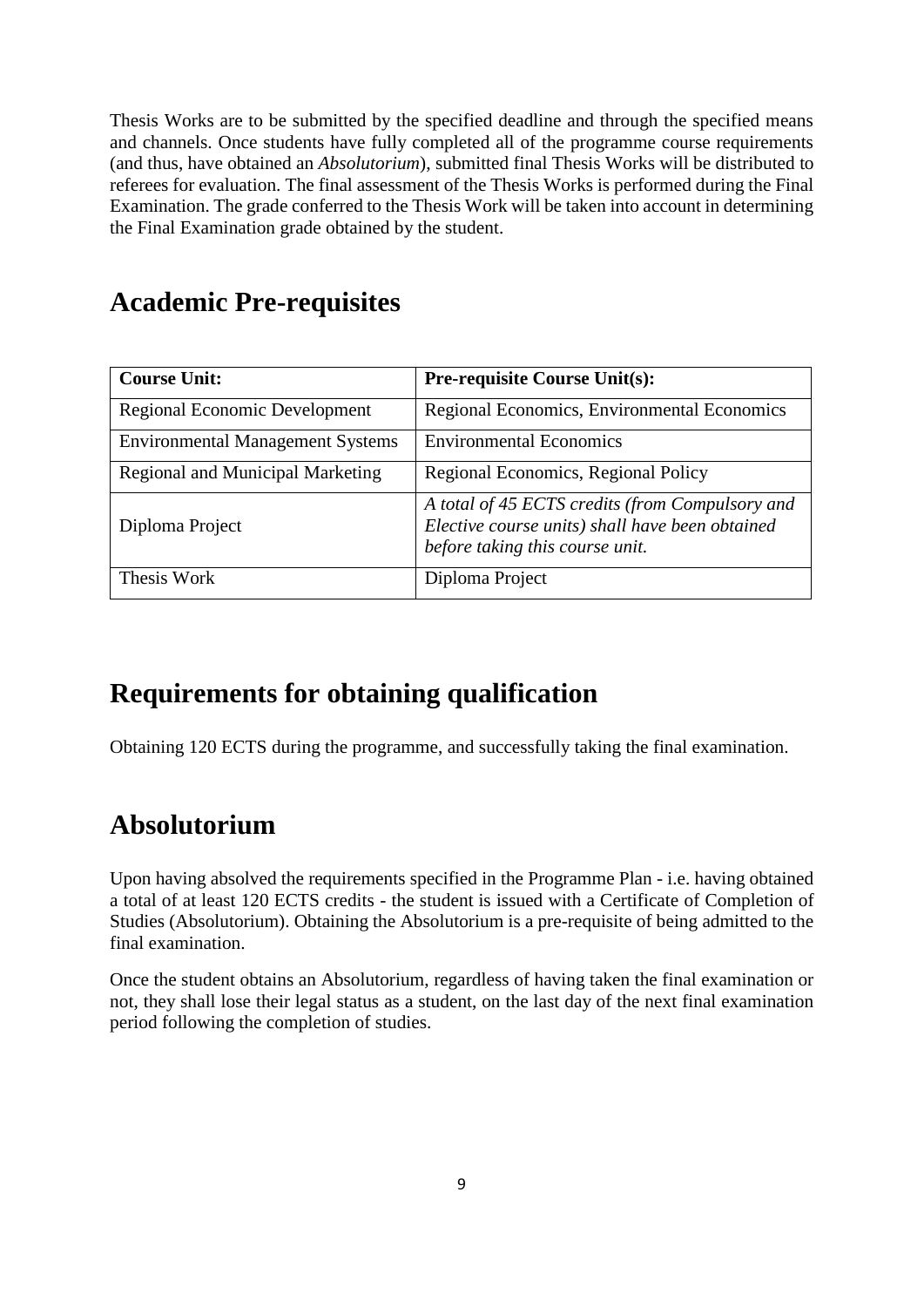### <span id="page-9-0"></span>**Final Examination**

The Final Examination is a complex assessment of the knowledge obtained by the student, which marks the end of studies of the student. The Final Examination consists of:

- 1. a public presentation and defence of the Thesis Work;
- 2. written and oral examination on the topic questions compiled from the topics of Final Examination Course Units, demonstrating a complex understanding and knowledge.

Rules and regulations governing final examinations are contained in the Code on Education and Examination. The topics covered in the Final Examination are determined by the Department or institute in charge of managing the MA programme. Unsatisfactory (failed) Thesis Work may be re-submitted once. Unsatisfactory (failed) Final Examinations may be re-taken once.

### <span id="page-9-1"></span>**Learning Languages and Studying Culture**

The Institute of Foreign Languages offers Hungarian language courses to students with no or little command of the Hungarian language, and on Hungarian culture to facilitate their integration into Hungarian society.

### <span id="page-9-2"></span>**Physical Education and Sport**

Whilst there are no explicit requirements for participating in Physical Education (P.E.) or Sports, facilities are open to students. However, some facilities may be offered to student for a fee. Further information about P.E. and sports facilities may be obtained directly from the Centre for Physical Education. Approximately 30 different sports are available for students. Completion of course units offered by the Centre for Physical Education is attested by a signature.

### <span id="page-9-3"></span>**Fundamental rules and regulations on education**

#### <span id="page-9-4"></span>**General rules on studying and residing abroad**

Rules on the conditions of travelling to, and residing in a foreign country for pursuing an educational programme are outlined both in international treaties and national legislation. Prospective students should inform themselves about possible visa and residence requirements through agencies and consulates.

#### <span id="page-9-5"></span>**Regular students from EU and EEA countries**

A study visa is not required for regular students from EU and EEA countries. Tuition fees apply.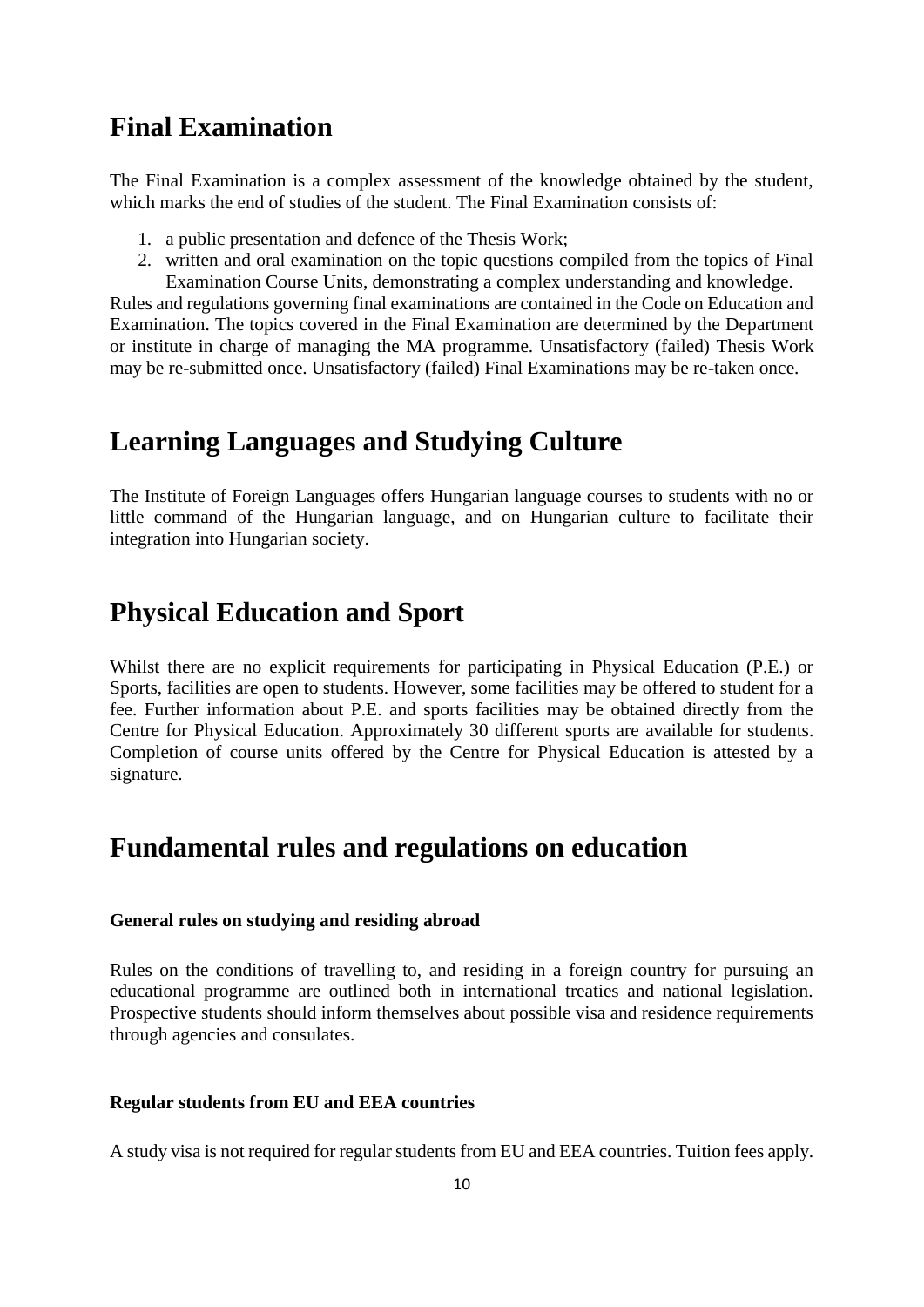#### <span id="page-10-0"></span>**Regular students from 3rd countries**

Nationals of countries that are not members of the EU or EEA are to pay a fee for their education. Student visas are available. A residence permit is required by the authorities for the duration of the studies. Information on student visas and residence is available through consulates.

#### <span id="page-10-1"></span>**Scholarships**

Various scholarships are available for students. Some scholarships are offered by the Government of Hungary, other scholarships are offered by the government of the country of citizenship of the student (home country), whist yet other scholarships may be offered by businesses or non-profit/charitable organisations.

Scholarships offered by the Government of Hungary, including, but not limited to *Stipendium Hungaricum*, covering the expenses of education, are available for students. As these scholarships are subject to an agreement/contract between the Government of Hungary (through its agencies) and the Student, the terms and condition of obtaining, retaining and forfeiting these scholarships does in no way depend on the university, and it is solely the student's responsibility to be aware of and to meet the requirements of the scholarship. Besides carefully studying the terms and conditions of such scholarships, students should also be well informed about practical aspects of studying abroad - including costs and circumstances of living, travel costs and other foreseeable and unforeseeable overheads.

Some scholarships are offered by the governments of the country of citizenship, or the home country, of the student. In this case, an agreement/contract is signed between the student and their home country's government (or an agency thereof). In such a case, the university is not informed about the terms and conditions of obtaining, retaining and forfeiting such a scholarship. Therefore it is solely the student's responsibility to be aware of and to meet the requirements of this scholarship. Again, besides being aware of the legal requirements set by the scholarship agreement, students should be well informed about the practical aspects of studying abroad - including costs and circumstances of living, travel costs and other foreseeable and unforeseeable overheads.

Businesses and non-profit/charitable organisations may also offer scholarships to students. In this case, the student is solely responsible for being informed about the terms and conditions of the scholarship, but also, about the practical aspects of studying abroad.

Whilst the university and its lecturers will do their best to assist students with a scholarship to complete their education in a timely and appropriate manner, academic integrity and the aim to preserve a high level of education and the value of our diplomas commands that we do not bend, nor disobey the rules under any circumstances.

#### <span id="page-10-2"></span>**Academic and Examination By-laws**

The University's Academic and Examination By-laws were set up based on the legal requirements of the Law on National Higher Education and other relevant laws. These by-laws